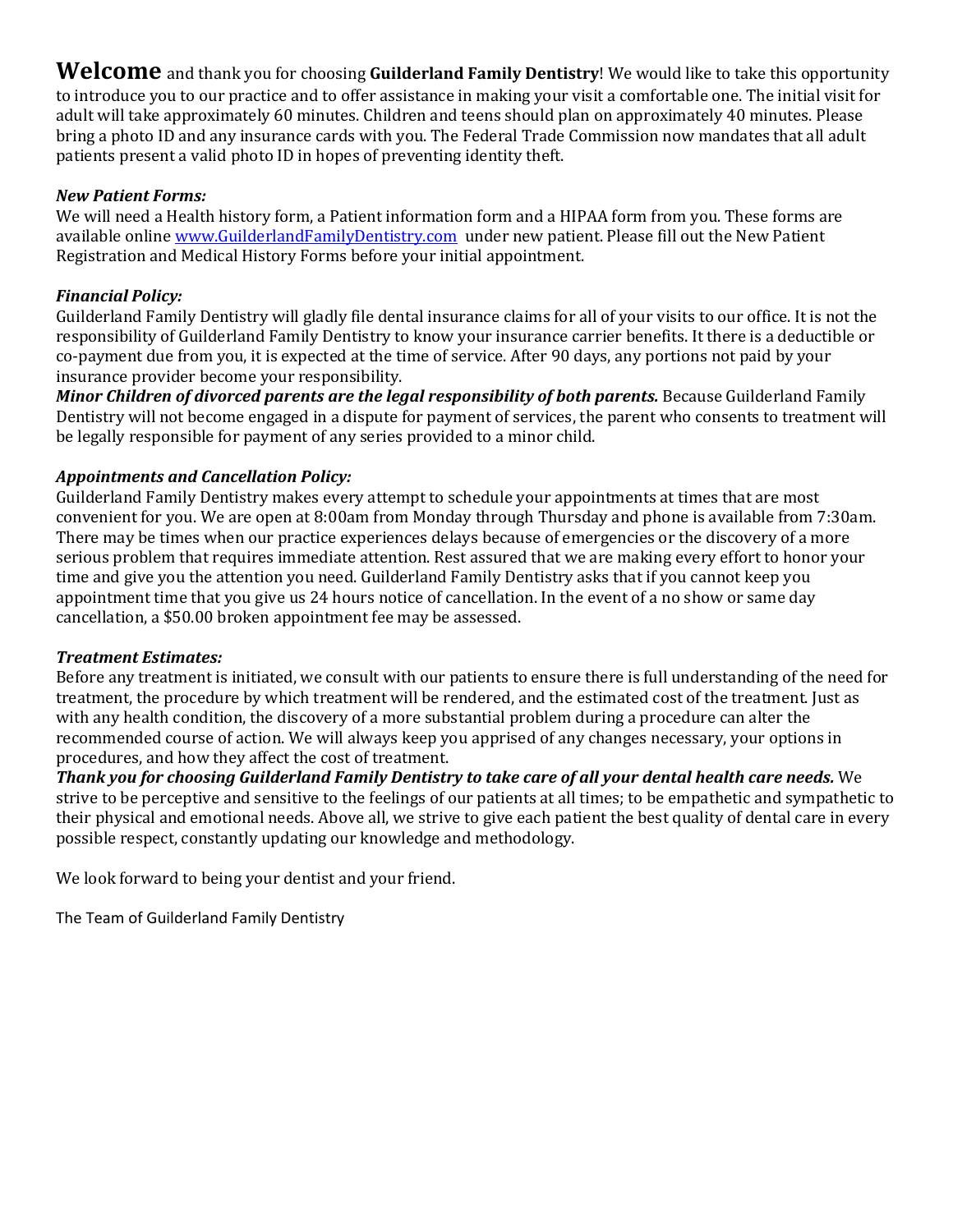Guilderland Family Dentistry 3734 Carman Road Schenectady, NY 12303 (T) 518-356-0077 (F) 518-356-0067

# **REQUEST FOR RELEASE OF INFORMATION**

| TYPE OF RECORD: ______DENTAL RECORDS ______X-RAYS ______OTHER ___________________ |  |
|-----------------------------------------------------------------------------------|--|
|                                                                                   |  |
| TO RELEASE ANY DENTAL RCORDS ON THE PATIENT LISTED ABOVE:                         |  |
| <b>EUNHAE PARK, DDS</b>                                                           |  |
| 3734 CARMAN RD                                                                    |  |
| SCHENECTADY, NY 12303                                                             |  |
| (518) 356-0077                                                                    |  |
| GuilderlandFamilyDentistry@gmail.com                                              |  |
|                                                                                   |  |

SIGNATURE OF PATIENT:\_\_\_\_\_\_\_\_\_\_\_\_\_\_\_\_\_\_\_\_\_\_\_\_\_\_\_\_\_\_\_\_\_\_\_\_\_\_\_\_\_\_\_ DATE: \_\_\_\_\_\_\_\_\_\_\_\_\_\_\_\_\_\_\_\_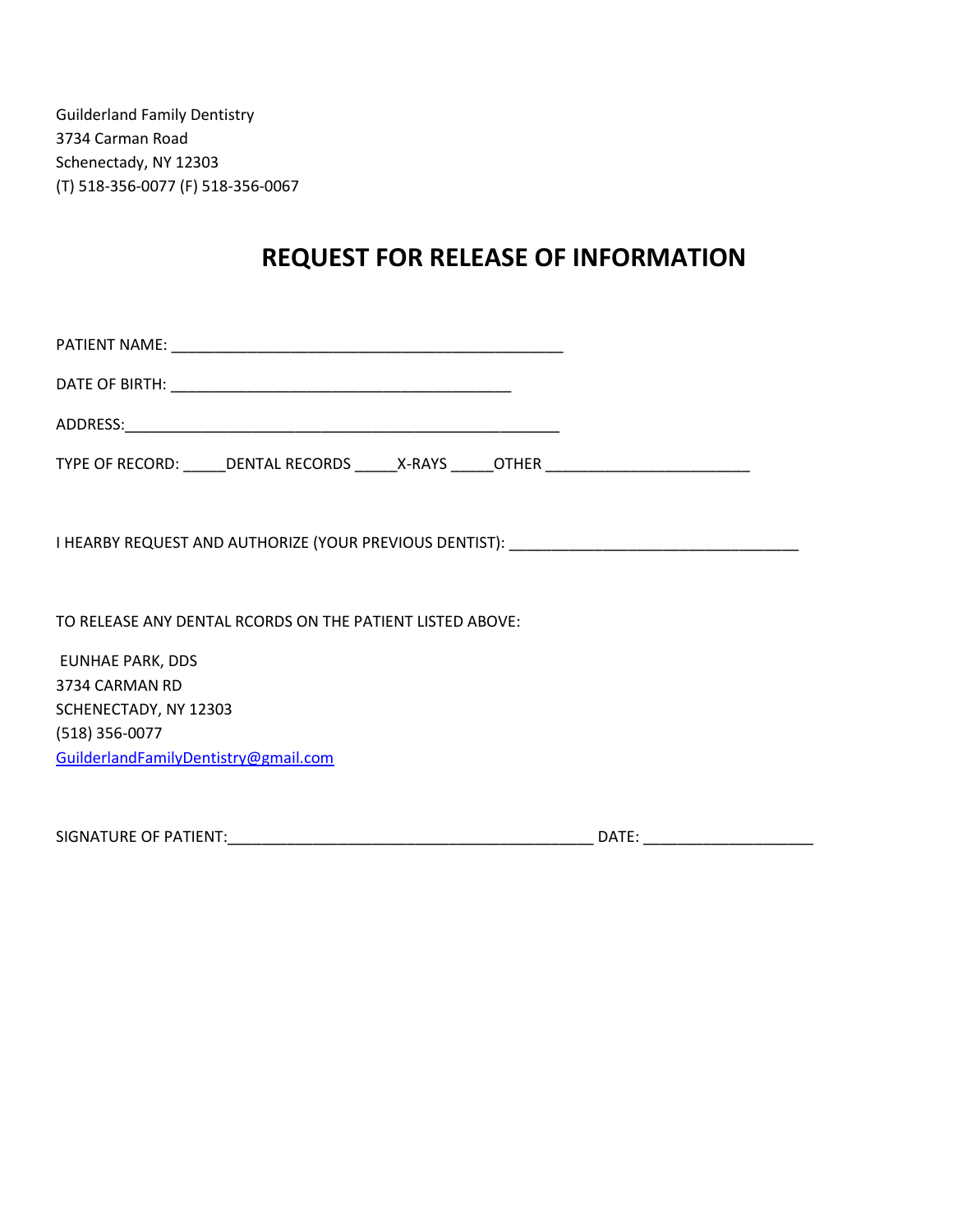# **NOTICE OF PRIVACY PRACTICES –HIPAA**

THIS NOTICE DESCRIBES HOW MEDICAL INFORMATION ABOUT YOU MAY BE USED AND DISCLOSED AND HOW YOU CAN GET ACCESS TO THIS INFORMATION. PLEASE REVIEW IT CAREFULLY.

The health insurance Portability & Accountability Act of 1996 ( HIPAA) is a federal program that requires that all medical records and other individually identifiable health information used or disclosed by us in any form, weather electronically, on paper, or orally, are kept properly confidential. This Act gives you, the patient, significant new rights to understand and control how your health information is used. HIPAA provides penalties for covered entities that misuse personal health information.

As required by HIPAA, we have prepared this explanation of how we are required to maintain the privacy of your health information and how we may use and disclose your health information.

We may use and disclose your medical records only for each of the following purposes: treatment, payment and health care operations.

- Treatment means providing, coordinating, or managing health care and related services by one or more health care providers. An example of this would include teeth cleaning services.
- Payment means such activities as obtaining reimbursement for services, confirming coverage, billing or collection activities, and utilization review.
- Health Care Operation include the business aspects of running our practice, such as conducting quality assessment of improvement activities, auditing functions, cost-management analysis, and customer service. An example would be an internal quality assessment review.

We may also create and distribute de-identified health information by removing all references to individual identifiable information.

We may contact you to provide appointment reminders or information about treatment alternative or other health-related benefits and services that may be of interest to you.

Any other uses and disclosures will be made only with your written authorization. You may revoke such authorization in writing and we are required to honor and abide by that written request, except to the extent that we have already taken actions relying on your authorization.

You have the following rights with request to your protected health information, which you can exercise by presenting a written request to the Privacy Officer:

- The right to request restrictions on certain uses and disclosures of protected health information, including those related to disclosures to family members, other relatives, close personal friends, or any other person identified by you. We are; however, not required to agree to a requested restriction. If we do agree to a restriction, we must abide by it unless you agree in writing to remove it.
- The right to reasonable request to receive confidential communications of protected health information from us by alternative means or at alternative locations.
- The right to inspect and copy your protected health information.
- The right to amend your protected health information.
- The right to receive an accounting of disclosures of protected health information.
- The right to obtain and we have the obligation to provide to you a paper copy of this notice from us at your first service date.
- The right to provide and we are obligated to receive a written acknowledgement that you have received a copy of our Notice of Privacy Practices.

We are required by law to maintain the privacy of your protected health information and to provide you with notice of our legal duties and privacy practices with respect to protected health information.

This notice is effective March 20, 2003 and we are required to abide by the terms of the Notice of Privacy Practices currently in effect. We reserve the right to change the terms of our Notice of Privacy Practices and to make the new notice provisions effective for all protected health information that we maintain. We will post and you may request a written copy of a revised Notice of Privacy Practices from this office.

You have recourse if you feel that your privacy protections have been violated. You have the right to file a formal, written complaint with us at the address below, or with the Department of Health & Human Services Office of Civil Rights, about violations of the provisions of this notice or the policies and procedures of our office. We will not retaliate again you for filling a complaint. Please contact us for more information:

Guilderland Family Dentistry 3734 Carman Rd Schenectady ,NY 12303 For more information about HIPAA or to file a complaint: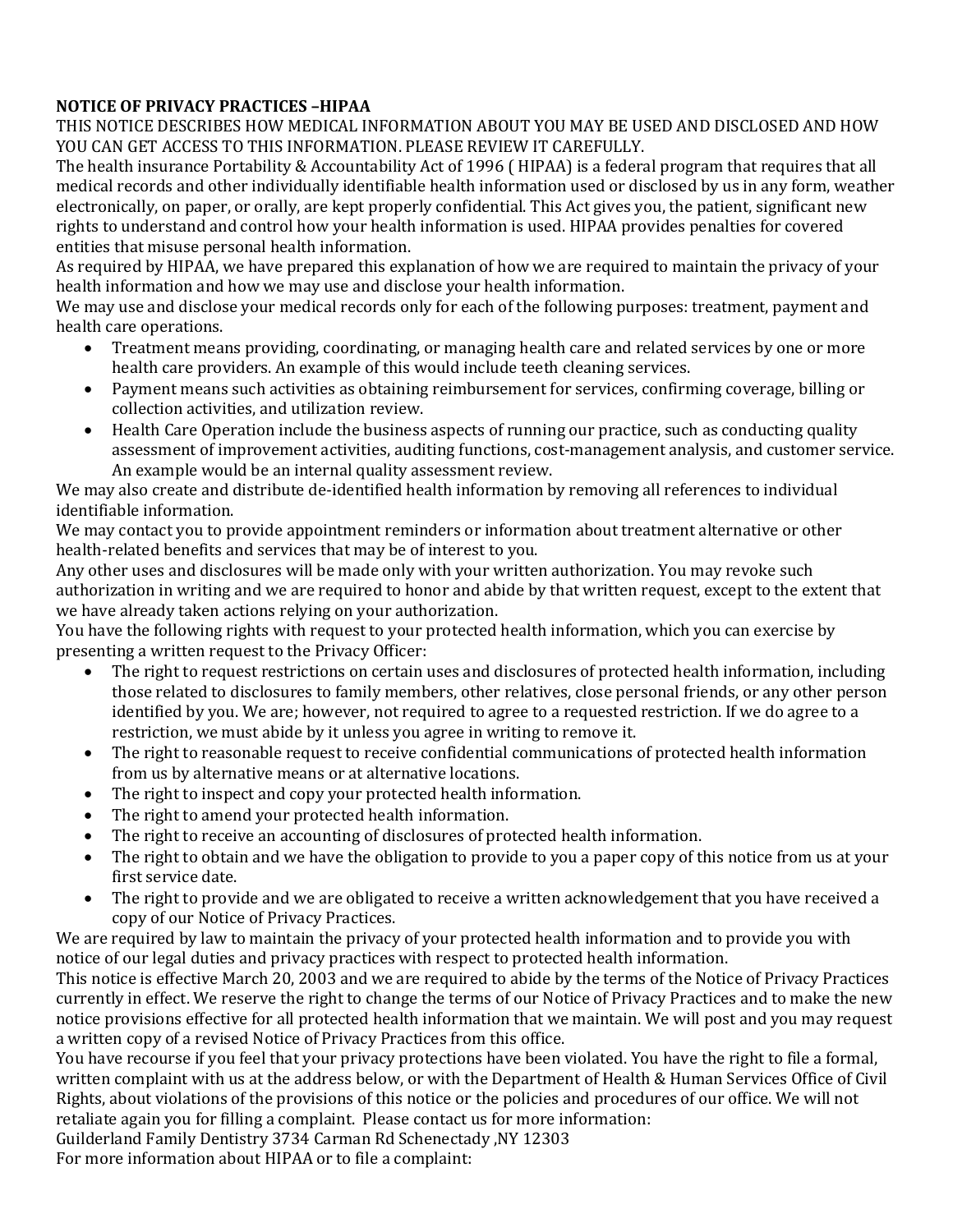Centralized Case Management Operation: U.S. Department of Health and Human Services 200 Independence Ave Room 509 F HHH Bldg Washington, DC 20201 Toll Free (877)-696-6775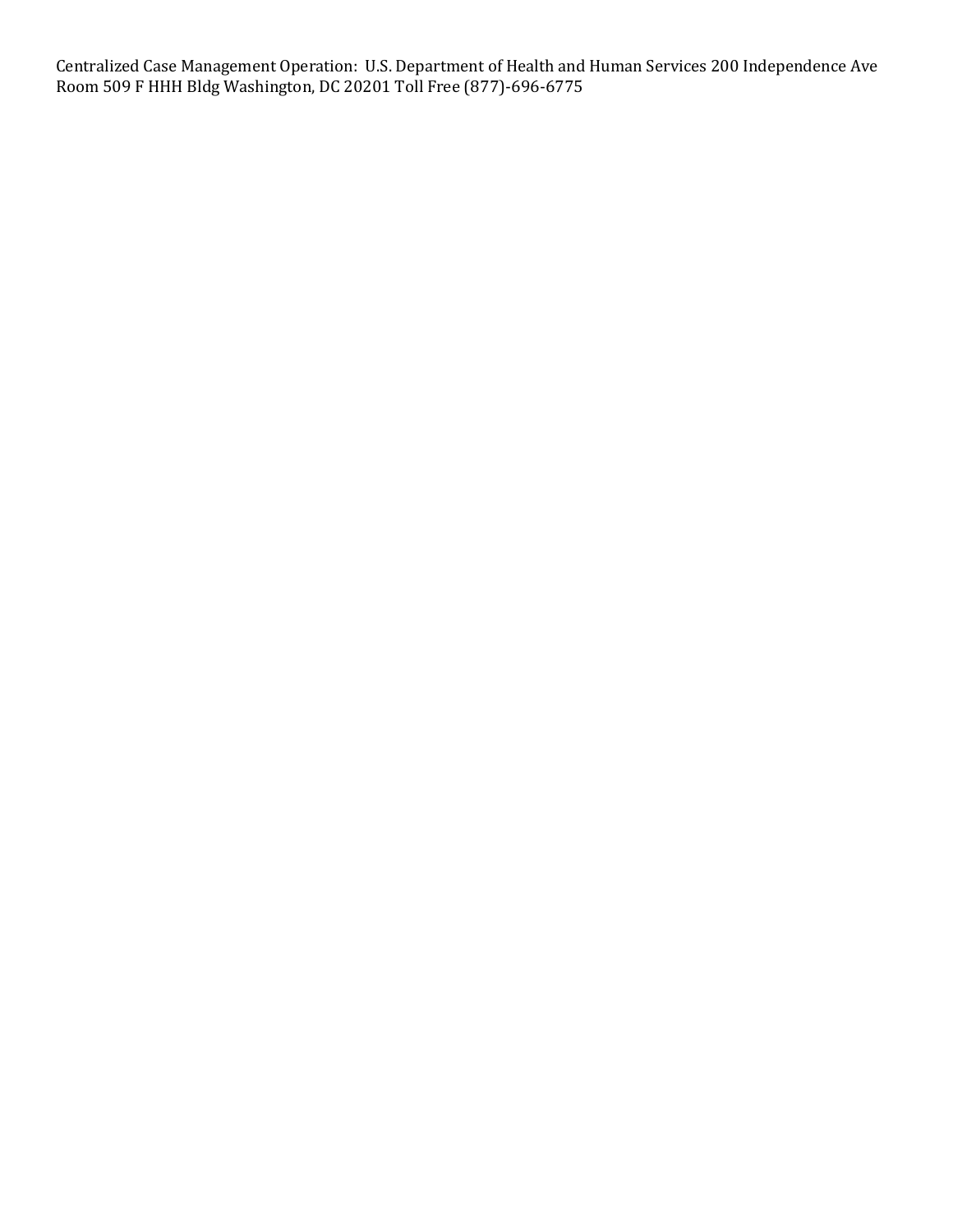# **HIPAA Acknowledgement Consent Form**

By signing this I am acknowledging that I have read and understand this Office's Notice of Privacy Practices. I have had full opportunity to read and consider the contents of Privacy Practices. I understand that, by signing this acknowledgement and consent form that I am giving my consent for this office's use and disclosure of my protected health information to carry out treatment, payment activities and health care options.

Patient Name (Please Print): \_\_\_\_\_\_\_\_\_\_\_\_\_\_\_\_\_\_\_\_\_\_\_\_\_\_\_\_\_\_\_\_\_\_\_\_\_\_\_\_\_

 $Signature:$ 

Date: \_\_\_\_\_\_\_\_\_\_\_\_\_\_\_\_\_\_\_\_\_\_\_\_\_\_\_\_\_\_\_

If this acknowledgement is signed by a personal representative on behalf of the patient please complete the following

Guardian or Personal Representative's Name:

 $Signature:$ 

Date: